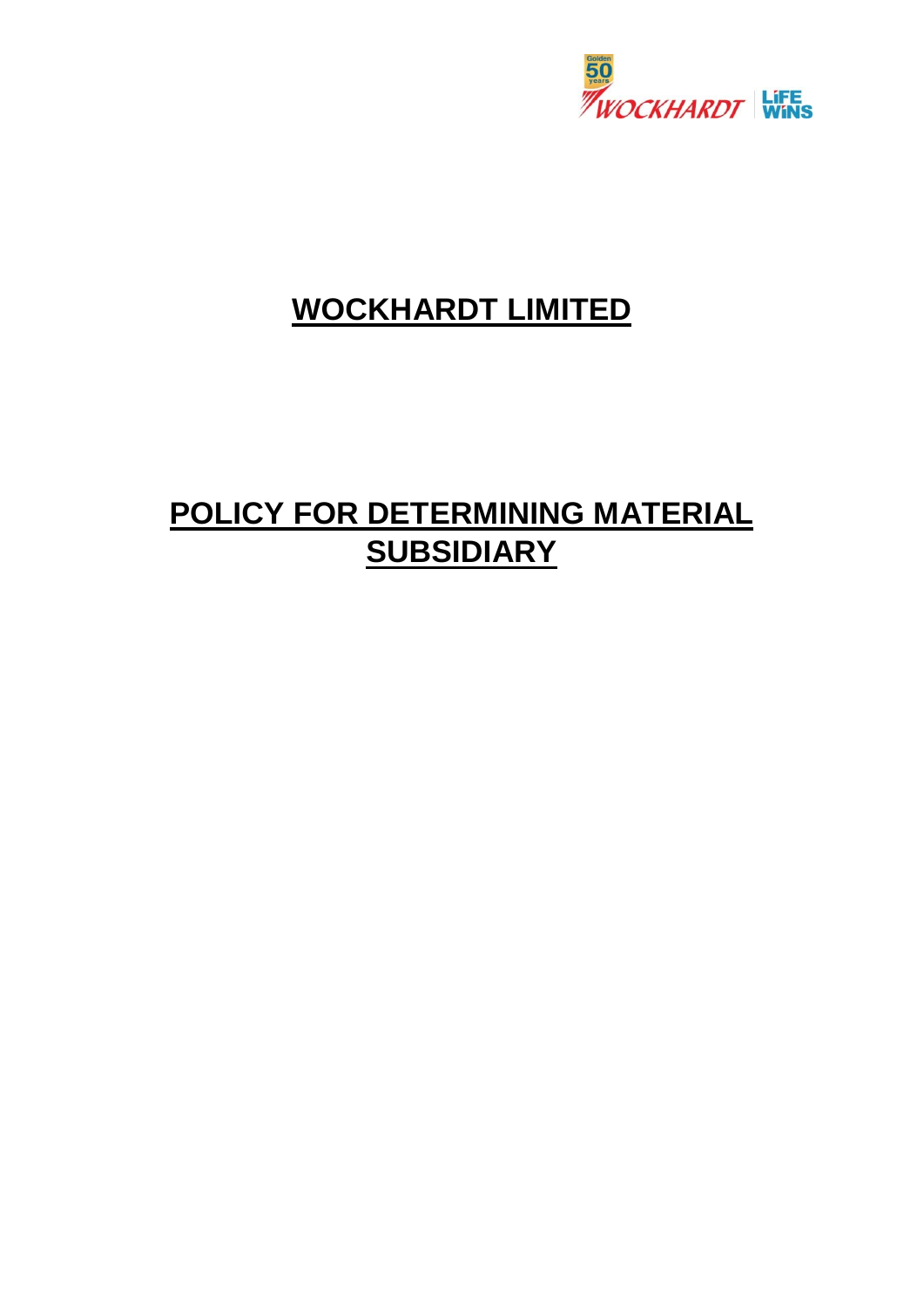

#### **1. PREFACE**

The Board of Directors (the "Board") of Wockhardt Limited (the "Company") had adopted the policy and procedures with regard to determination of Material Subsidiaries effective from 1st October, 2014. The said policy was prepared in accordance with Clause 49 of the Listing Agreement. In order to align the said policy with amendments in Securities and Exchange Board of India (Listing Obligations and Disclosure Requirements) Regulations, 2015 ("Listing Regulations"), this policy shall replace the existing policy.

#### **2. POLICY OBJECTIVE**

The objective of this Policy is to determine the Material Subsidiaries of Wockhardt Limited and to provide the governance framework for such subsidiaries.

#### **3. DEFINITIONS**

"**Act**" means the Companies Act, 2013

"**Audit Committee** or **Committee**" means "**Audit Committee**" constituted by the Board of Directors of the Company, from time to time, under provisions of Securities and Exchange Board of India (Listing Obligations and Disclosure Requirements) Regulations, 2015 / erstwhile Listing Agreement and the Companies Act, 2013.

"**Board of Director**" or "**Board**" means the Board of Directors of Wockhardt Limited, as constituted from time to time.

"**Company**" means Wockhardt Limited.

"**Independent Director**" means a director of the Company, not being a whole time director and who is neither a promoter nor belongs to the promoter group of the Company and who satisfies other criteria for independence under the Companies Act, 2013 and Securities and Exchange Board of India (Listing Obligations and Disclosure Requirements) Regulations, 2015.

"**Subsidiary**" shall be as defined under the Companies Act, 2013 and the Rules made thereunder.

"**Material subsidiary**" shall mean a subsidiary, whose income or net worth exceeds ten percent of the consolidated income or net worth respectively, of the listed entity and its subsidiaries in the immediately preceding accounting year.

"**Net Worth**" means net worth as defined in sub-section (57) of section 2 of the Companies Act, 2013.

"**Significant transaction or arrangement**" shall mean any individual transaction or arrangement that exceeds or is likely to exceed ten percent of the total revenues or total expenses or total assets or total liabilities, as the case may be, of the unlisted subsidiary for the immediately preceding accounting year.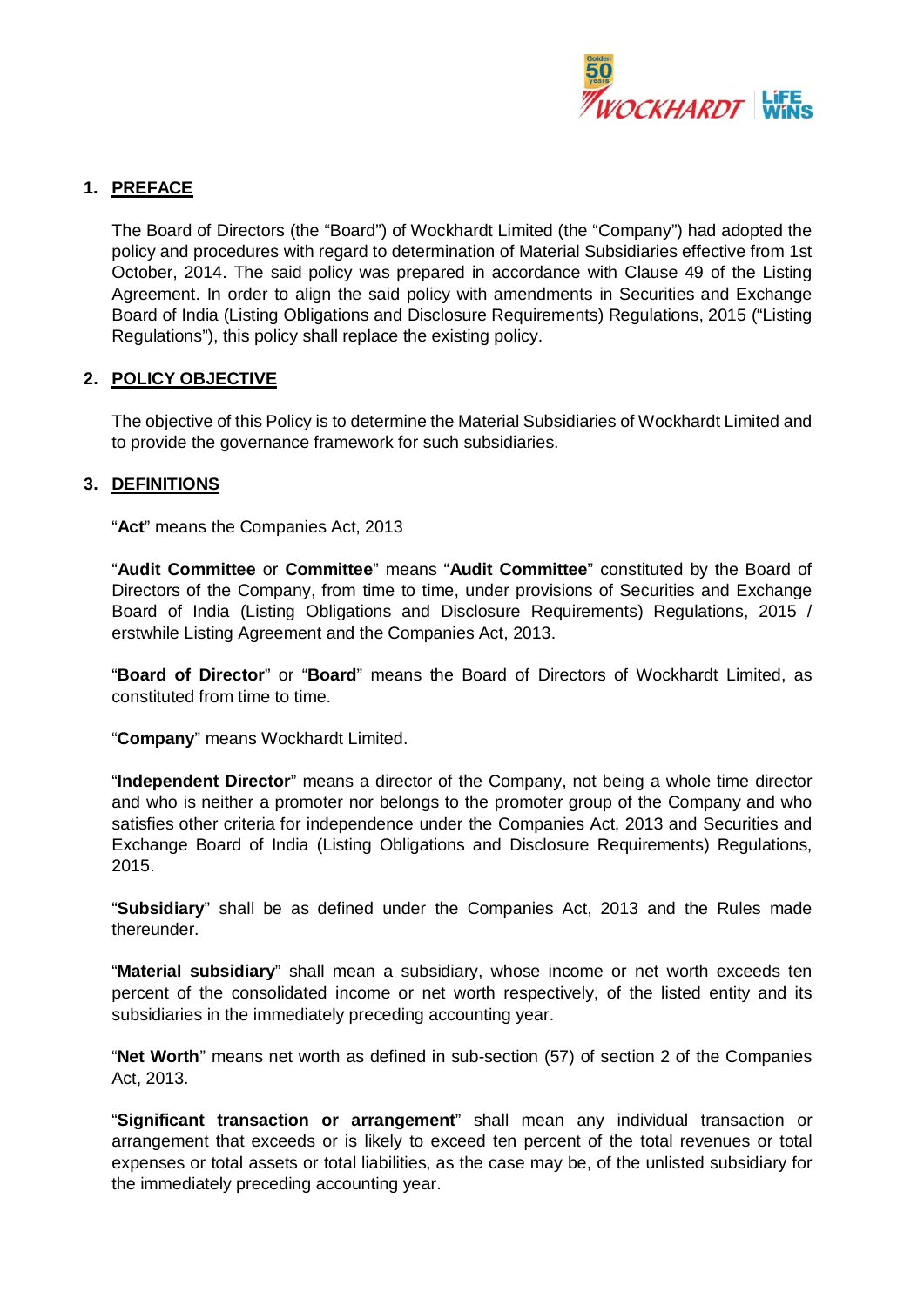

#### **4. CRITERIA FOR DETERMINING MATERIAL SUBSIDIARY**

A subsidiary shall be a Material Subsidiary, if any one of the following conditions are satisfied:

- a. If the income of the subsidiary exceeds ten per cent of its consolidated income of the Company and its subsidiaries in the immediately preceding accounting year; or
- b. If the net worth of the subsidiary exceeds ten per cent of the consolidated net worth of the Company and its subsidiaries in the immediately preceding accounting year.

Based on audited consolidated and standalone annual financial statements of Company and its subsidiaries, in each financial year, the Company would identify the subsidiaries which would get covered under the definition of material subsidiary as provided above.

#### **5. GOVERNANCE FRAMEWORK FOR THE MATERIAL SUBSIDIARY(IES)**

- A. If any subsidiary is found to be "material", the Company should comply the following:
	- 1) The Management of the unlisted material subsidiary shall periodically bring to the notice of the board of directors of the Company, a statement of all significant transactions and arrangements entered into by the said unlisted material subsidiary.
	- 2) The Company shall not dispose of shares in its material subsidiary which would reduce its shareholding (either on its own or together with subsidiaries) to less than or equal to 50% or cease the exercise of control over the subsidiary without passing a special resolution in its General Meeting except in cases where such divestment is made under a scheme of arrangement duly approved by a Court/Tribunal, or under a resolution plan duly approved under section 31 of the Insolvency Code and such an event is disclosed to the recognized stock exchanges within one day of the resolution plan being approved
	- 3) The Company shall not sell, dispose off and lease any assets amounting to more than twenty percent of the assets of the material subsidiary on an aggregate basis during a financial year without prior approval of shareholders by way of special resolution. However, the said approval is not required if the sale/disposal/lease is made under a scheme of arrangement duly approval by a Court/Tribunal, or under a resolution plan duly approved under section 31 of the Insolvency Code and such an event is disclosed to the recognized stock exchanges within one day of the resolution plan being approved]
	- 4) Where a listed subsidiary of the Company is itself a holding company of a Material Subsidiary, the provisions of this Policy shall apply to the listed subsidiary in so far as its subsidiaries are concerned.
- B. At least one Independent Director of the Board of the Company shall be a director on the Board of Directors of an unlisted material subsidiary, whether incorporated in India or not. However, for the purpose of appointment of Independent Director, the term "material subsidiary" shall mean a subsidiary, whose income or net worth exceeds twenty percent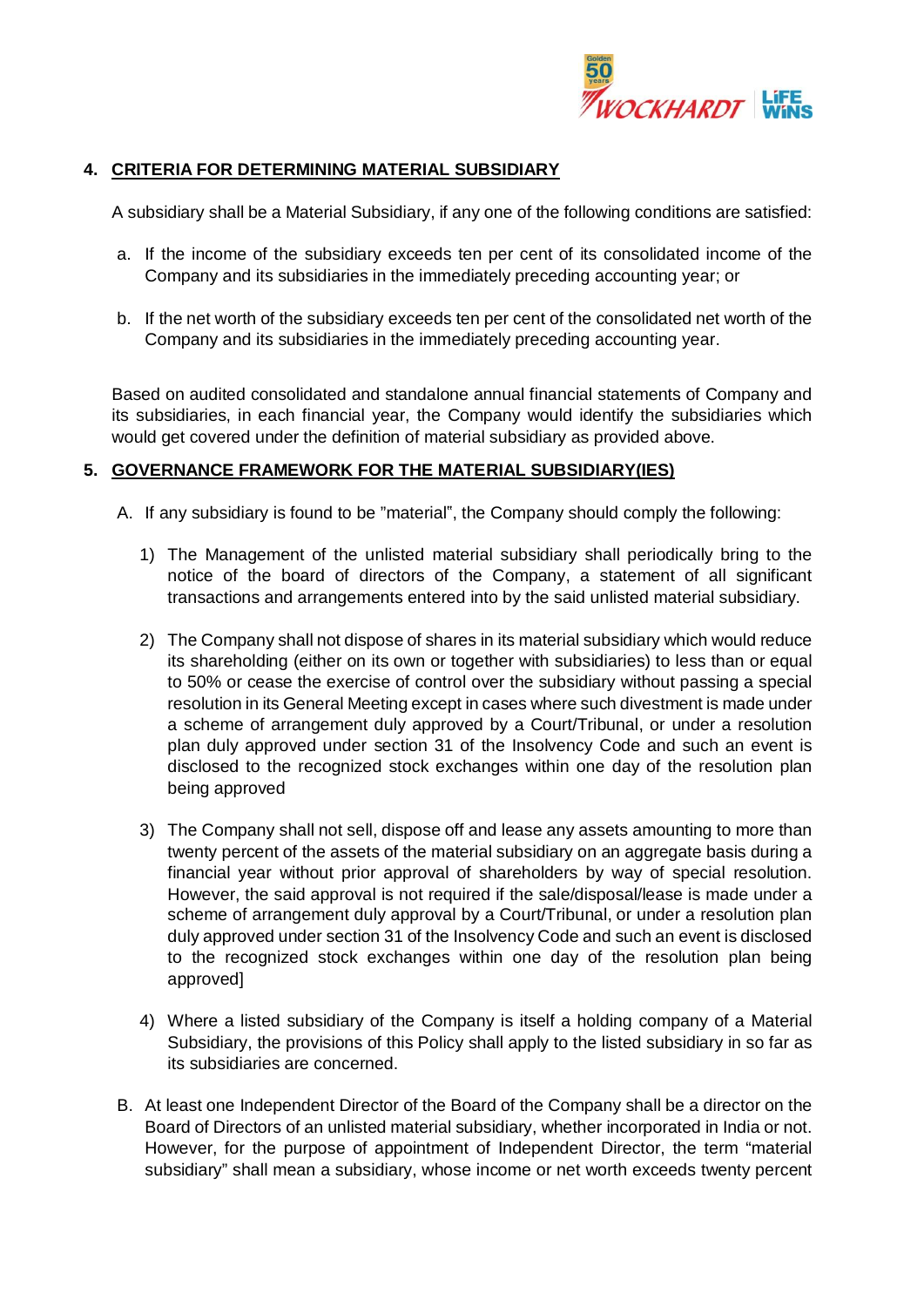

of the consolidated income or net worth respectively, of the listed entity and its subsidiaries in the immediately preceding accounting year.

C. The Company shall comply with such other requirement in relation to unlisted material subsidiary as may be mandated under the Act and/ or Listing Regulations, from time to time.

#### **6. EFFECTIVE DATE**

The said policy shall come into force with immediate effect..

#### **7. AMENDMENT**

The Board may amend or modify this Policy in whole or in part, from time to time

If, due to subsequent changes in the Act or/and Regulation, a particular Standard or any part thereof becomes inconsistent with the Act or/and Regulation, the provisions of the Act or/and Regulation shall prevail.